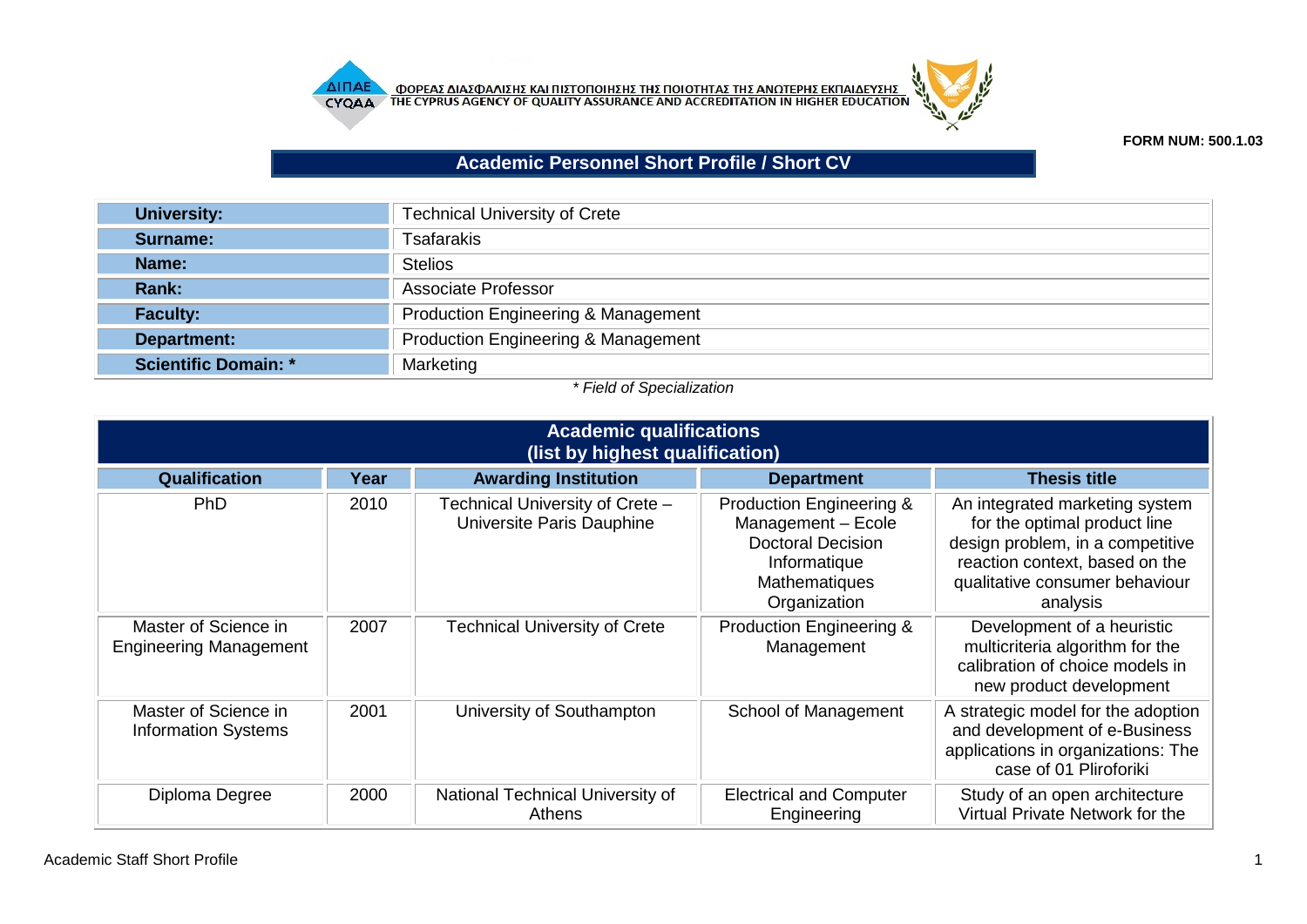|  |  | provision of integrated data,<br>$\overline{\phantom{a}}$ |
|--|--|-----------------------------------------------------------|
|  |  | made, and voice services                                  |

| <b>Employment history – List by the three (3) most recent</b> |        |                                      |                 |                              |  |  |
|---------------------------------------------------------------|--------|--------------------------------------|-----------------|------------------------------|--|--|
| <b>Period of employment</b>                                   |        |                                      | <b>Location</b> |                              |  |  |
| <b>From</b>                                                   | Τo     | <b>Employer</b>                      |                 | <b>Position</b>              |  |  |
| 1/2013                                                        | Todav  | <b>Technical University of Crete</b> | Chania          | Professor                    |  |  |
| 1/2009                                                        | 1/2013 | <b>Technical University of Crete</b> | Chania          | <b>Technical Staff</b>       |  |  |
| 11/2003                                                       | 5/2008 | <b>Technical University of Crete</b> | Chania          | <b>Systems Administrator</b> |  |  |

| Key refereed journal papers, monographs, books, conference publications etc. List the five (5) more recent and other<br>five (5) selected - (max total 10) |      |                                                                                              |                                                                                             |                                                               |                            |                  |
|------------------------------------------------------------------------------------------------------------------------------------------------------------|------|----------------------------------------------------------------------------------------------|---------------------------------------------------------------------------------------------|---------------------------------------------------------------|----------------------------|------------------|
| <b>Ref. Number</b>                                                                                                                                         | Year | <b>Title</b>                                                                                 | <b>Other authors</b>                                                                        | <b>Journal and</b><br><b>Publisher /</b><br><b>Conference</b> | Vol.                       | <b>Pages</b>     |
|                                                                                                                                                            | 2021 | <b>Clonal Selection Algorithms</b><br>for Optimal Product Line<br>Design                     | Pantourakis, M.,<br>Zervoudakis K., Altsitsiadis<br>E., Andronikidis A., &<br>Ntamadaki, V. | European Journal of<br>Operational<br>Research                |                            |                  |
| 2                                                                                                                                                          | 2021 | <b>Optimal Product Line Design</b><br>using Tabu Search                                      | Zervoudakis K.,<br>Andronikidis A.                                                          | Journal of the<br>Operational<br><b>Research Society</b>      |                            |                  |
| 3                                                                                                                                                          | 2020 | <b>Fuzzy Self-Tuning Differential</b><br><b>Evolution for Optimal Product</b><br>Line Design | Zervoudakis K.,<br>Andronikidis A., Altsitsiadis<br>E.                                      | European Journal of<br>Operational<br>Research                | vol.<br>287,<br>issue 3    | $1161 -$<br>1169 |
| 4                                                                                                                                                          | 2020 | A mayfly optimization<br>algorithm                                                           | Zervoudakis K.                                                                              | Computers and<br>Industrial<br>Engineering                    | vol.<br>145,<br>10655<br>9 | $1 - 23$         |
| 5                                                                                                                                                          | 2020 | Forming automatic groups of<br>learners using particle swarm                                 | Zervoudakis K.,<br><b>Mastrothanasis</b>                                                    | Computer<br>Applications in                                   | vol.<br>28,<br>issue 2     | 282-<br>292      |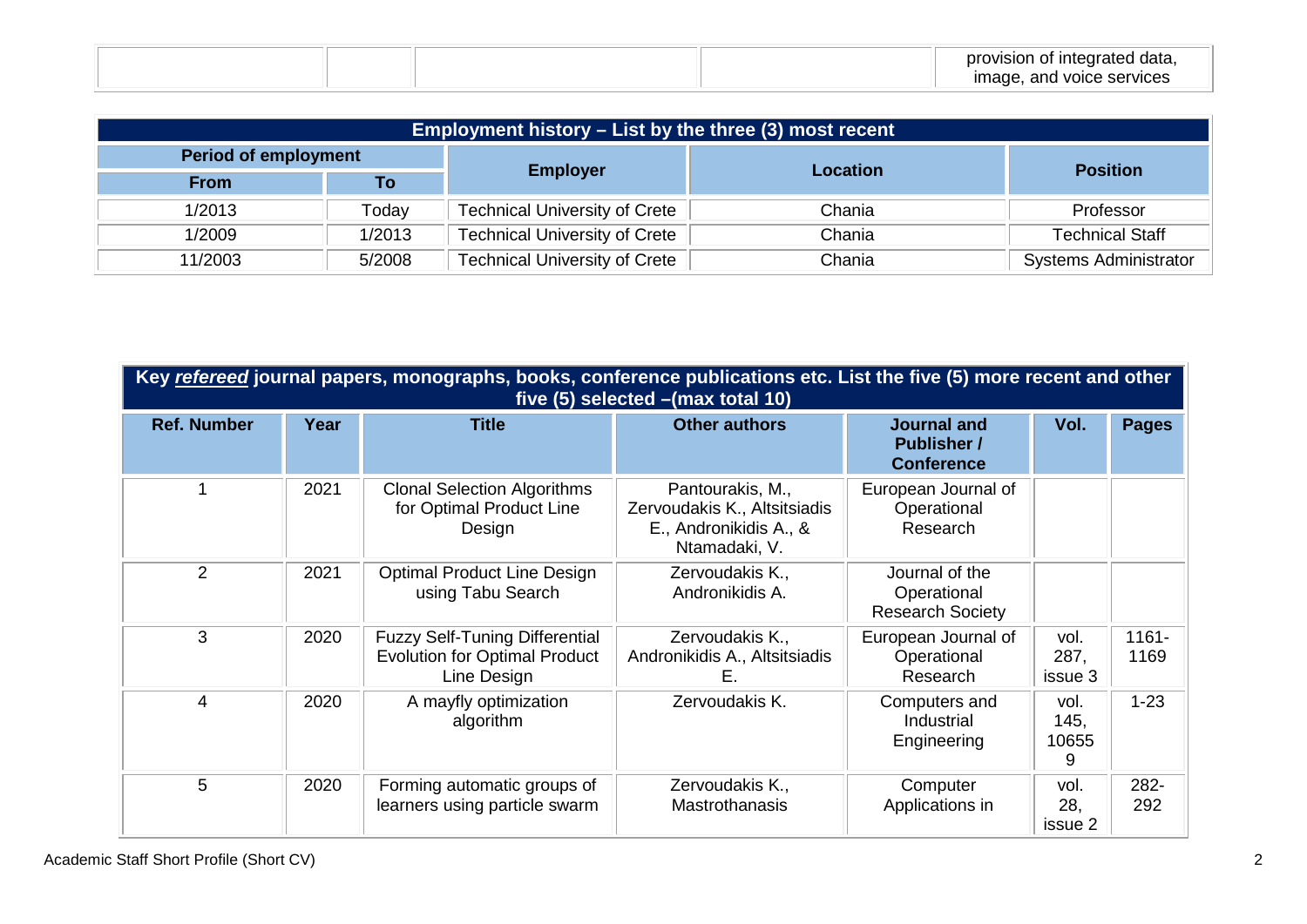|                |      | optimization for applications of<br>differentiated instruction                                                                                                                                                 |                                                        | Engineering<br>Education                                    |                        |               |
|----------------|------|----------------------------------------------------------------------------------------------------------------------------------------------------------------------------------------------------------------|--------------------------------------------------------|-------------------------------------------------------------|------------------------|---------------|
| 6              | 2018 | A multiple criteria approach<br>for airline passenger<br>satisfaction measurement and<br>service quality improvement                                                                                           | Kokotas T., Pantouvakis A.                             | Journal of Air<br>Transport<br>Management                   | 68                     | 61-75         |
| $\overline{7}$ | 2015 | Optimizing differentiation and<br>commonality levels among<br>models in car line-ups: An<br>empirical application of a<br>nature-inspired heuristic<br>mechanism                                               | Saridakis C., Delias P.,<br>Baltas G. & Matsatsinis N. | <b>Expert Systems with</b><br>Applications                  | vol.<br>42,<br>issue 5 | 2323-<br>2335 |
| 8              | 2013 | Hybrid particle swarm<br>optimization with mutation for<br>optimizing industrial product<br>lines: An application to a<br>mixed solution space<br>considering both discrete and<br>continuous design variables | Baltas G., Saridakis C. &<br>Matsatsinis N.            | <b>Industrial Marketing</b><br>Management                   | 42, no<br>4            | 496-<br>506   |
| 9              | 2013 | <b>Biologically Inspired</b><br>Approaches to Strategic<br>Service Management: Optimal<br>Service Diversification through<br><b>Evolutionary and Swarm</b><br>Intelligence Models                              | Baltas G., Saridakis C. &<br>Matsatsinis N.            | <b>Journal of Service</b><br>Research                       | issue<br>16, no.<br>2  | 186-<br>201   |
| 10             | 2011 | Particle Swarm Optimization<br>for Optimal Product Line<br>Design                                                                                                                                              | Marinakis Y. & Matsatsinis<br>N.                       | <b>International Journal</b><br>of Research in<br>Marketing | issue<br>28 no.<br>1   | $13 - 22$     |
|                |      |                                                                                                                                                                                                                |                                                        |                                                             |                        |               |

| Exhibitions (where applicable). List the five (5) more recent and other five (5) selected.<br>(max total 10) |             |       |                              |           |                           |
|--------------------------------------------------------------------------------------------------------------|-------------|-------|------------------------------|-----------|---------------------------|
| <b>Ref. Number</b>                                                                                           | <b>Date</b> | Topic | <b>International / Local</b> | Location* | <b>Role in Exhibition</b> |
|                                                                                                              |             |       |                              |           |                           |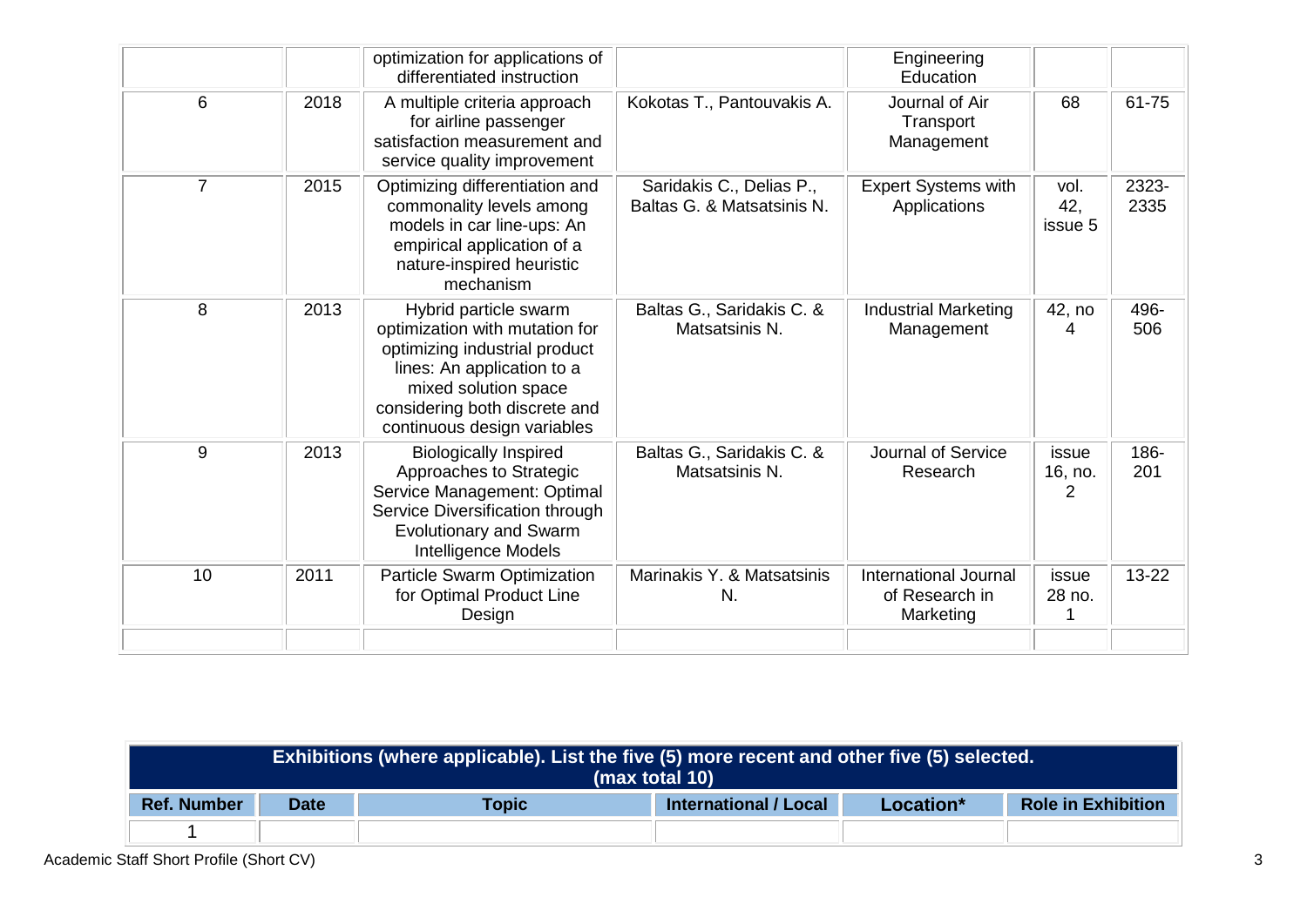| C.  |  |  |  |
|-----|--|--|--|
|     |  |  |  |
|     |  |  |  |
| ~   |  |  |  |
|     |  |  |  |
|     |  |  |  |
|     |  |  |  |
| 1 N |  |  |  |

## \**Specify venue, geographic location etc*

| Research Projects. List the five (5) more recent and other five (5) selected<br>(max total 10) |                       |                                                                                                                                                                        |                                                        |                               |  |  |
|------------------------------------------------------------------------------------------------|-----------------------|------------------------------------------------------------------------------------------------------------------------------------------------------------------------|--------------------------------------------------------|-------------------------------|--|--|
| Ref.<br><b>Number</b>                                                                          | <b>Date</b>           | <b>Title</b>                                                                                                                                                           | <b>Funded by</b>                                       | <b>Project Role*</b>          |  |  |
| 1                                                                                              | 12/2017-<br>05/2018   | «Blueprint for sectoral cooperation on<br>skills in tourism: enhancing the image of<br>careers in the tourism sector»<br>(EASME/COSME/2017 contract)                   | European<br>Commission<br>Tender                       | <b>Scientific Coordinator</b> |  |  |
| 2                                                                                              | 08/2016-<br>01/2017   | «Collective Innovation for Public<br>Transport in European Cities (CIPTEC)».                                                                                           | European<br>Commission<br>(H2020)                      | <b>Research Team Member</b>   |  |  |
| 3                                                                                              | 11/2008-<br>10/2010   | «Basic Research 2008».                                                                                                                                                 | <b>Technical</b><br>University of<br>Crete             | <b>Research Team Member</b>   |  |  |
| 4                                                                                              | $9/2008 -$<br>10/2008 | «NET WET 3 – New forms of Territorial<br>governance for the promotion of<br>landscape policies in the field of water<br>resources management at water<br>territories». | European<br>Commission<br>(Interreg III B<br>Archimed) | <b>Research Team Member</b>   |  |  |
| 5                                                                                              | $5/2008 -$<br>7/2010  | «LEONARDO Da Vinci - Multilateral<br>Projects Development of Innovation».                                                                                              | European<br>Commission<br>(Lifelong                    | <b>Research Team Member</b>   |  |  |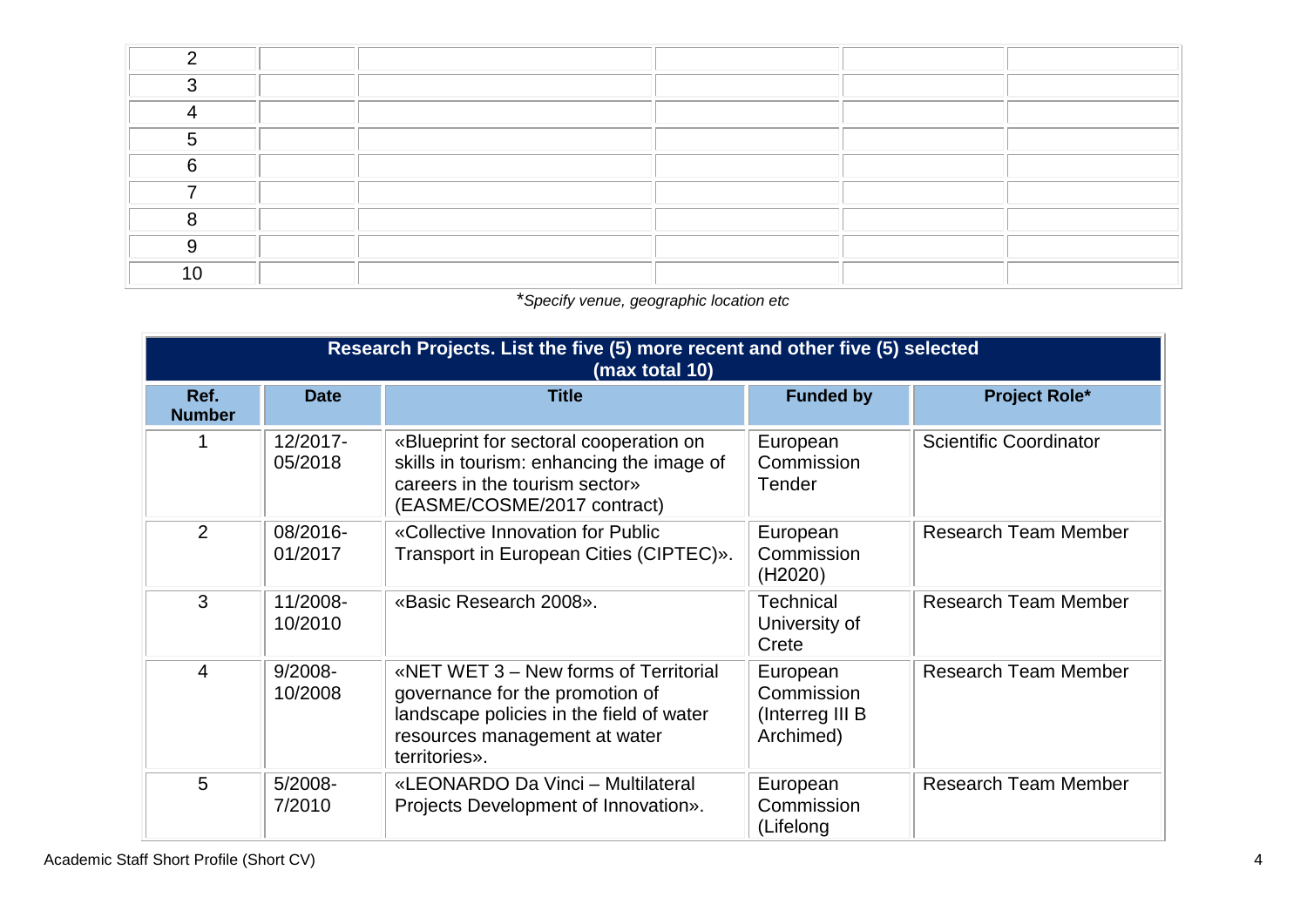|    |                      |                                                                                                                                                                           | Learning<br>Programme<br>2007-2013)                                 |                             |
|----|----------------------|---------------------------------------------------------------------------------------------------------------------------------------------------------------------------|---------------------------------------------------------------------|-----------------------------|
| 6  | 12/2005-<br>11/2008  | «PENED 2003: Development of a multi-<br>agent system based on multi-criteria<br>analysis of consumer behaviour, for<br>group decision support in strategic<br>marketing». | General<br>Secretariat for<br>Research and<br>Technology            | <b>Research Team Member</b> |
| 7  | $6/2005 -$<br>9/2005 | «EDFORSA: Risk Prevention and<br>Health Protection in Adult Education».                                                                                                   | European<br>Commission<br>(Leonardo da<br>Vinci)                    | Research Team Member        |
| 8  | $9/2001 -$<br>9/2002 | <b>WINMAN</b>                                                                                                                                                             | European<br>Commission<br>(Information)<br>Society<br>Technologies) | <b>Research Team Member</b> |
| 9  |                      |                                                                                                                                                                           |                                                                     |                             |
| 10 |                      |                                                                                                                                                                           |                                                                     |                             |

*\*Project Role: i.e. Scientific/Project Coordinator, Research Team Member, Researcher, Assistant Researcher, other*

| Consulting Services and/or Participation in Councils / Boards/ Editorial Committees.<br>List the five (5) more recent |               |                         |                                                                                                    |                                                        |
|-----------------------------------------------------------------------------------------------------------------------|---------------|-------------------------|----------------------------------------------------------------------------------------------------|--------------------------------------------------------|
| <b>Ref. Number</b>                                                                                                    | <b>Period</b> | <b>Organization</b>     | <b>Title of Position or Service</b>                                                                | <b>Key Activities</b>                                  |
|                                                                                                                       | 1/2021        | EYDE-ETAK<br>(MIA-RTDI) | "Information Communication<br>Technology" thematic of the<br>"Research-Innovate-Create"<br>Program | Member of the Objection<br><b>Evaluation Committee</b> |
| $\mathcal{P}$                                                                                                         | 11/2020       | EYDE-ETAK<br>(MIA-RTDI) | "Transportation and Supply<br>Chain" thematic of the<br>"Research-Innovate-Create"<br>Program      | Member of the Objection<br><b>Evaluation Committee</b> |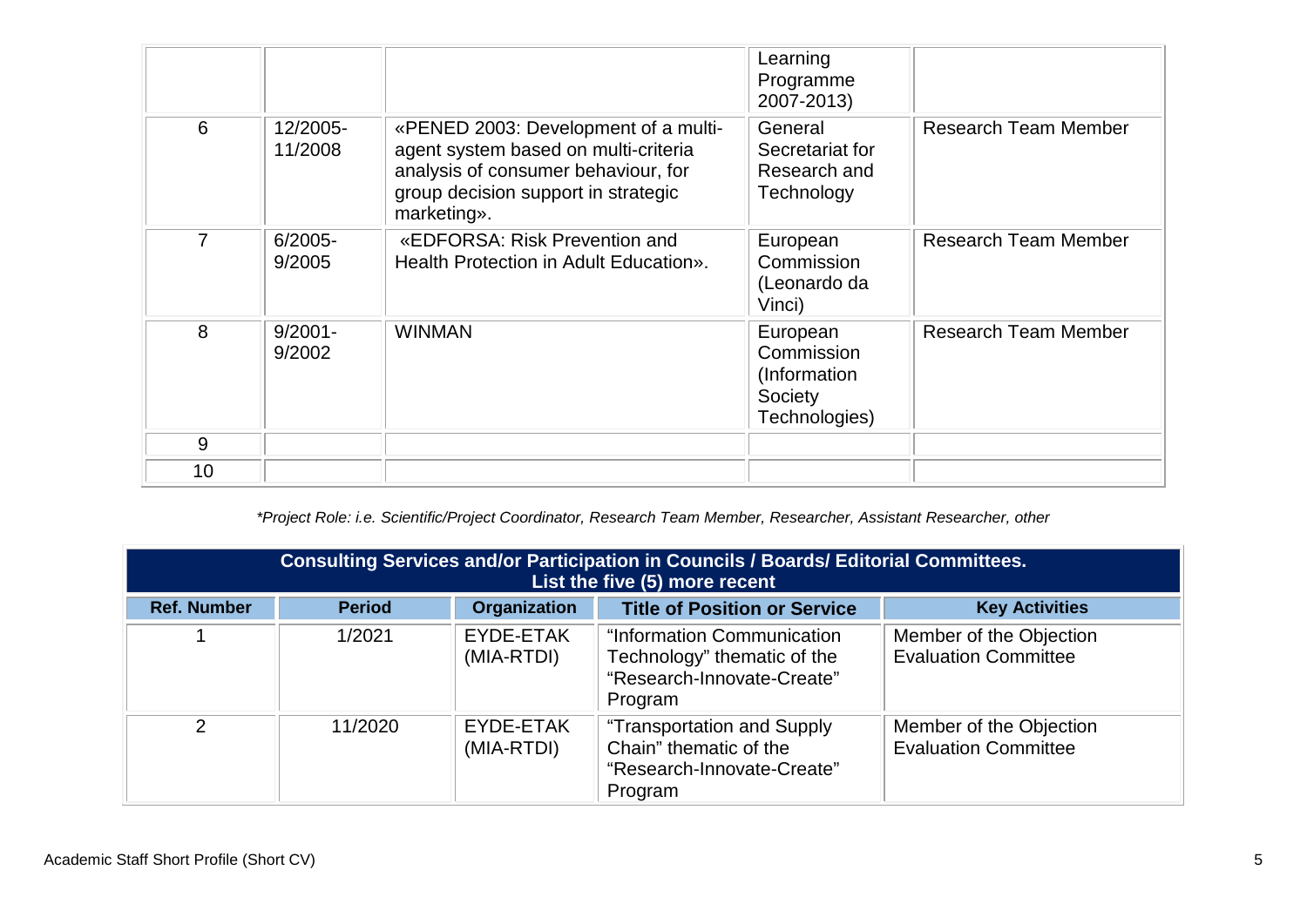| 3 | 9/2019  | EYDE-ETAK<br>(MIA-RTDI)                          | "Information Communication<br>Technology" thematic of the<br>"Research-Innovate-Create"<br>Program         | Member of the Evaluation<br>Committee                     |
|---|---------|--------------------------------------------------|------------------------------------------------------------------------------------------------------------|-----------------------------------------------------------|
| 4 | 12/2018 | EYDE-ETAK<br>(MIA-RTDI)                          | "Information Communication<br>Technology" thematic of the<br>"Research-Innovate-Create"<br>Program         | President of the Objection<br><b>Evaluation Committee</b> |
| 5 | 2018    | Cyprus<br>Research &<br>Innovation<br>Foundation | <b>RESTART 2016-2020</b><br>Programmes for Research,<br><b>Technological Development</b><br>and Innovation | <b>Proposal Evaluator</b>                                 |

| Awards / International Recognition (where applicable). List the five (5) more recent and other five (5) selected.<br>(max total 10) |             |              |                    |  |  |
|-------------------------------------------------------------------------------------------------------------------------------------|-------------|--------------|--------------------|--|--|
| Ref.<br><b>Number</b>                                                                                                               | <b>Date</b> | <b>Title</b> | <b>Awarded by:</b> |  |  |
|                                                                                                                                     |             |              |                    |  |  |
| $\overline{2}$                                                                                                                      |             |              |                    |  |  |
| 3                                                                                                                                   |             |              |                    |  |  |
| 4                                                                                                                                   |             |              |                    |  |  |
| 5                                                                                                                                   |             |              |                    |  |  |
| 6                                                                                                                                   |             |              |                    |  |  |
| 7                                                                                                                                   |             |              |                    |  |  |
| 8                                                                                                                                   |             |              |                    |  |  |
| 9                                                                                                                                   |             |              |                    |  |  |
| 10                                                                                                                                  |             |              |                    |  |  |

**Other Achievements. List the five (5) more recent and other five (5) selected.**